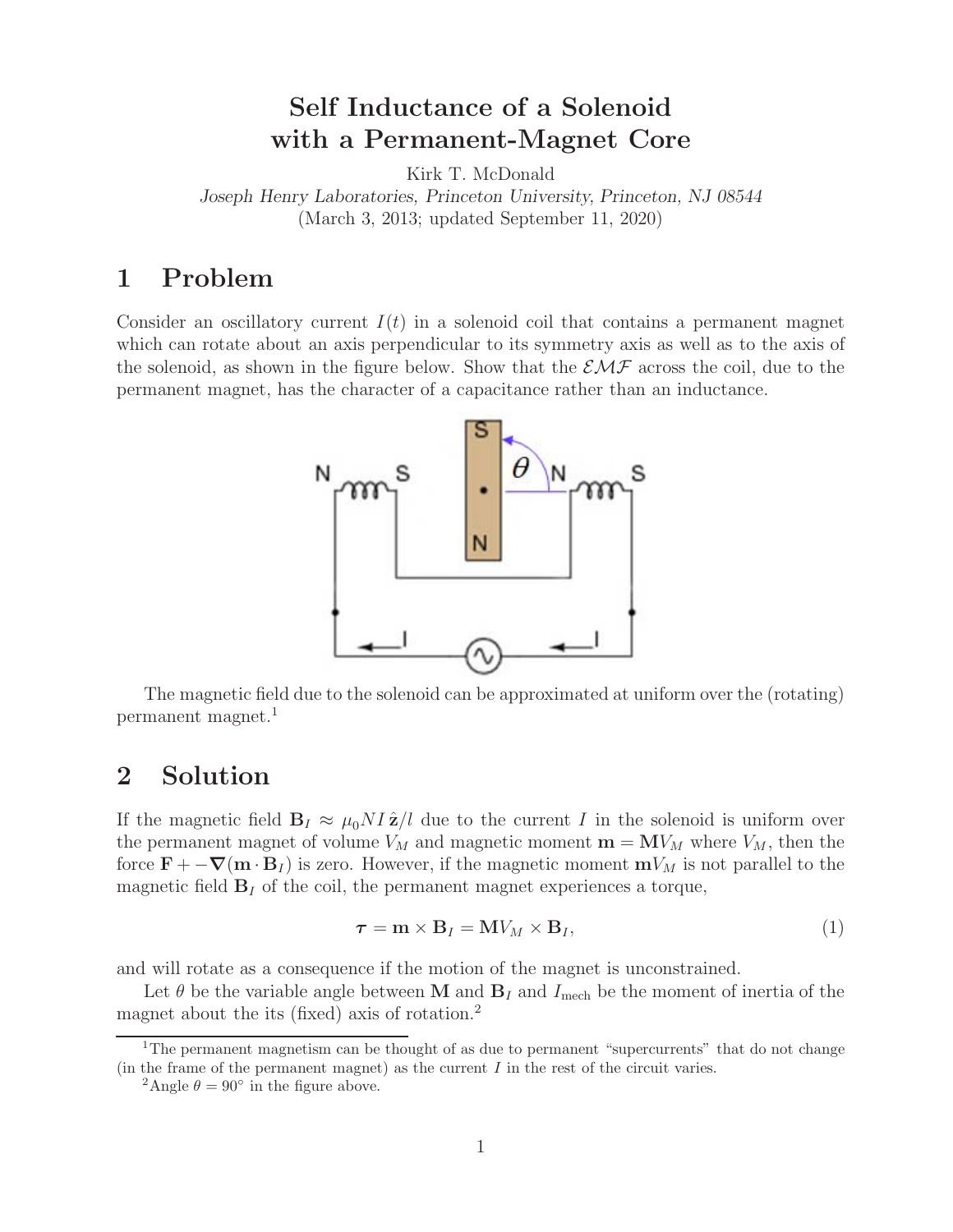The rotational equation of motion of the magnet is,

$$
I_{\text{mech}} \frac{d^2 \theta}{dt^2} = \tau = -\frac{\mu_0 M N V_M I(t)}{l} \sin \theta.
$$
 (2)

If the initial angle is  $\theta_0$  and we write  $\theta = \theta_0 + \vartheta$ , then the equation of motion (2) can be written as,

$$
I_{\text{mech}}\frac{d^2\vartheta}{dt^2} = -\frac{\mu_0 MNV_M I(t)}{l} (\sin \theta_0 \cos \vartheta + \cos \theta_0 \sin \vartheta). \tag{3}
$$

In an AC circuit where the coil is in series with a resistor R and the current is  $I(t) = I_0 \cos \omega t$ , the equation of motion of the permanent magnet becomes,

$$
\frac{d^2\vartheta}{dt^2} = -\frac{\mu_0 M N V_M I_0}{l I_{\text{mech}}} \cos \omega t (\sin \theta_0 \cos \vartheta + \cos \theta_0 \sin \vartheta). \tag{4}
$$

This has the oscillatory solution,

$$
\cos \theta_0 = 0, \qquad \sin \theta_0 = \pm 1, \qquad \vartheta = \vartheta_0 \cos \omega t, \qquad \vartheta_0 = \sin \theta_0 \frac{\mu_0 M N V_M I_0}{\omega^2 l I_{\text{mech}}}, \qquad (5)
$$

for small  $\vartheta_0$ . The voltage source  $V(t)$  does mechanical work on the rotating magnet at rate,

$$
P_{\text{mech}} = \frac{d}{dt} I_{\text{mech}} \dot{\vartheta}^2 = \tau \dot{\vartheta} \approx -\frac{\mu_0 M N V_M I_0 \cos \omega t}{l} \sin \theta_0 \left( -\omega \sin \theta_0 \frac{\mu_0 M N V_M I_0}{\omega^2 l I_{\text{mech}}} \sin \omega t \right)
$$

$$
= \frac{\mu_0^2 M^2 N^2 V_M^2}{\omega l^2 I_{\text{mech}}} I_0^2 \cos \omega t \sin \omega t, \tag{6}
$$

so the total (instantaneous) power provided by the source is,

$$
P = VI = I^2 R + \frac{dU_{\text{mag}}}{dt} + P_{\text{mech}} \approx I^2 R + L I \dot{I} + \frac{\mu_0^2 M^2 N^2 V_M^2}{\omega l^2 I_{\text{mech}}} I_0^2 \cos \omega t \sin \omega t
$$

$$
= I \left[ IR + \left( L - \frac{\mu_0^2 M^2 N^2 V_M^2}{\omega^2 l^2 I_{\text{mech}}} \right) \dot{I} \right], \tag{7}
$$

where the magnetic energy  $U_{\text{mag}}$  is the sum of the magnetic field energy and the interaction energy between the permanent magnet and the field of the solenoid,

$$
U_{\text{mag}} = U_{\text{field}} + U_{\text{int}} = \int \frac{(\mathbf{B}_I + \mathbf{B}_M)^2}{2\mu_0} d\text{Vol} - \mathbf{m} \cdot \mathbf{B}_I
$$

$$
\approx \int \frac{B_I^2}{2\mu_0} d\text{Vol} + \mathbf{B}_I \cdot \mathbf{M} V_M + \frac{\mu_0 M^2 V_M}{2} - \mathbf{m} \cdot \mathbf{B}_I = \frac{LI^2}{2} + \frac{\mu_0 M^2 V_M}{2},\tag{8}
$$

in the approximation that the permanent magnetic field is  $\mathbf{B}_M = \mu_0 \mathbf{M}$  inside the permanent magnet and zero outside.<sup>3</sup> Here,  $L$  is the self inductance of the solenoid, such that the magnetic energy (in the absence of the permanent magnet) is  $U_I = L I^2/2$ .

 $3$ Difficulties in evaluating force and energy in systems with permanent magnets are discussed, for example, in [3, 4, 5].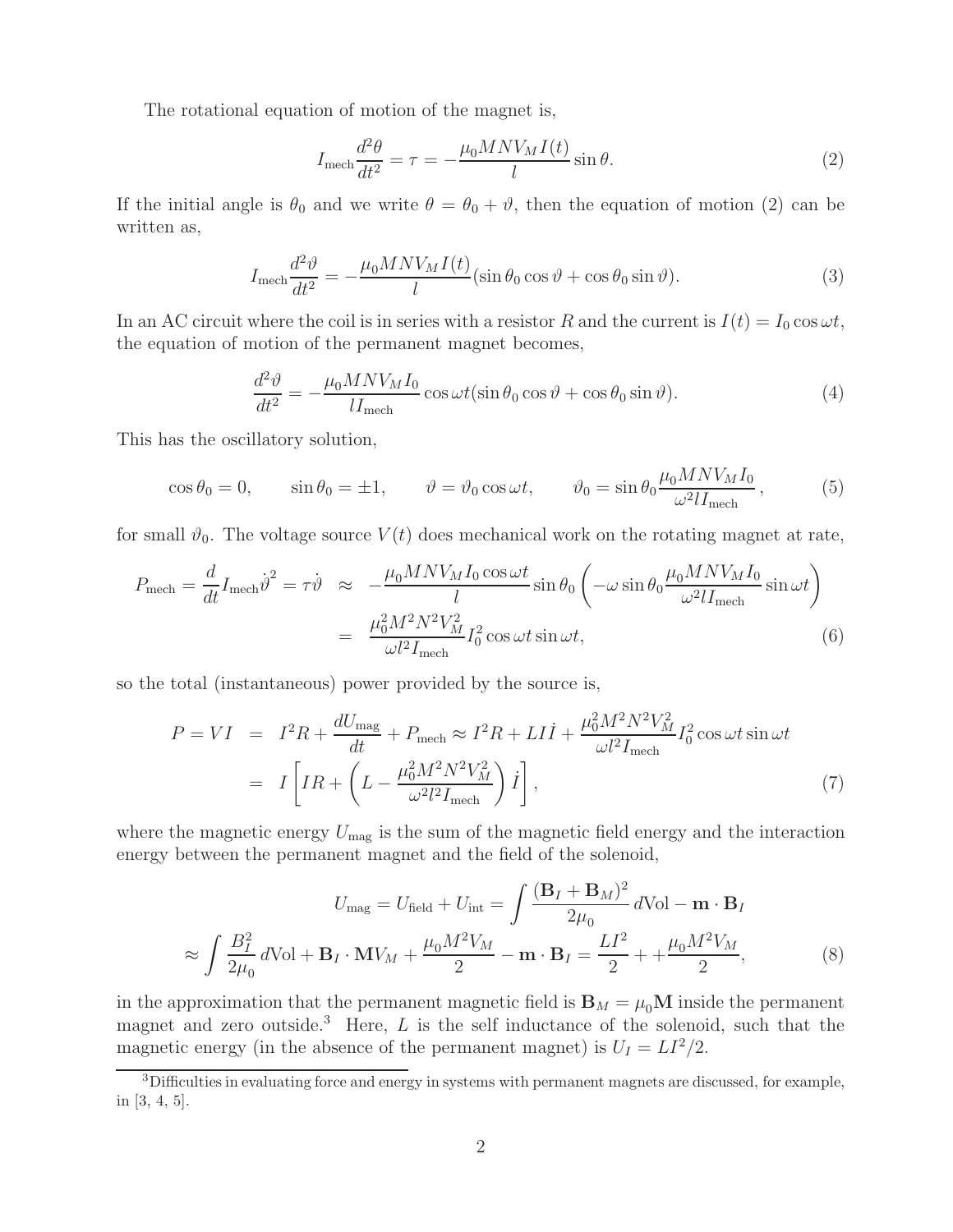If we now switch to complex notation, writing  $V = V_0 e^{i\omega t}$ ,  $I = I_0 e^{i\omega t}$  with  $I_0$  a complex constant, then  $\dot{I} = i\omega I$  and the impedance Z of the system is,

$$
Z = \frac{V}{I} = \frac{P}{I^2} = R + i\omega L + \frac{\mu_0^2 M^2 N^2 V_M^2}{i\omega l^2 I_{\text{mech}}} \equiv R + i\omega L + \frac{1}{i\omega C}.
$$
 (9)

We can say that the effect of the oscillating permanent magnet on the system is not so much to change the self inductance  $L$  of the coil,<sup>4,5</sup> but to give it an effective capacitance,

$$
C = \frac{l^2 I_{\text{mech}}}{\mu_0^2 M^2 N^2 V_M^2}.
$$
\n(10)

The system behaves like a series  $R-L-C$  circuit, with resonant angular frequency,

$$
\omega_0 = \frac{1}{\sqrt{LC}},\tag{11}
$$

at which frequency the magnitude of the current is maximal, with  $I_0 = V_0/R$ .

*Electromechanical resonances have been observed in the apparatus described in [6] (private communication, David J. Jefferies). The capacitance induced by a rotating magnetic field underlies the sensor described in [7].*

*The magnet can also make full rotations, driven by the AC power source, in which case the system is a kind of single-phase motor, as first demonstrated by Bally [8] in 1879.*<sup>6</sup>

## **References**

- [1] K.T. McDonald, *Electricity and Magnetism, Lecture 8*, http://kirkmcd.princeton.edu/examples/ph501/ph501lecture8.pdf
- [2] K.T. McDonald, *Electricity and Magnetism, Lecture 7*, http://kirkmcd.princeton.edu/examples/ph501/ph501lecture7.pdf
- [3] H.C. Lovatt and P.A. Watterson, *Energy Stored in Permanent Magnets*, IEEE Trans. Mag. **35**, 505 (1999), http://kirkmcd.princeton.edu/examples/EM/lovatt\_ieeetm\_35\_505\_99.pdf

<sup>6</sup>Variants of "flywheels" have long been used as energy storage devices in mechanical systems, and also in electromechanical systems such as motor-generator sets, although such flywheels are generally not magnets.

<sup>&</sup>lt;sup>4</sup>As the permanent magnet rotates, the flux of its magnetic field through the coil varies, and an  $\mathcal{EMF}$ is induced in the circuit (as pointed out by Pei-Hsun Jiang). For  $\theta = \theta_0 + \vartheta$  with small  $\vartheta$ , this flux is proportional to  $\vartheta$ , so the  $\mathcal{EMF}$  is proportional to  $\vartheta$ , which is proportional to  $I/\omega$ , recalling eqs. (5)-(6). While this  $\mathcal{EMF}$  (reactance) is associated with magnetism, its dependence on current and frequency is that of a capacitive, rather than an inductive, reactance. It is certainly not associated with the self inductance of the circuit, since the permanent magnet is not part of the nominal electric circuit. And, since the magnet is permanent, rather than an electromagnetic, it is not to be associated with a mutual inductance in the usual sense.

<sup>&</sup>lt;sup>5</sup>If the permanent magnet were fixed with respect to the solenoid coil, then the mechanical energy of the permanent magnet would be zero, and in the approximation of eqs. (7)-(8) the circuit would behave as if the permanent magnet were not present.